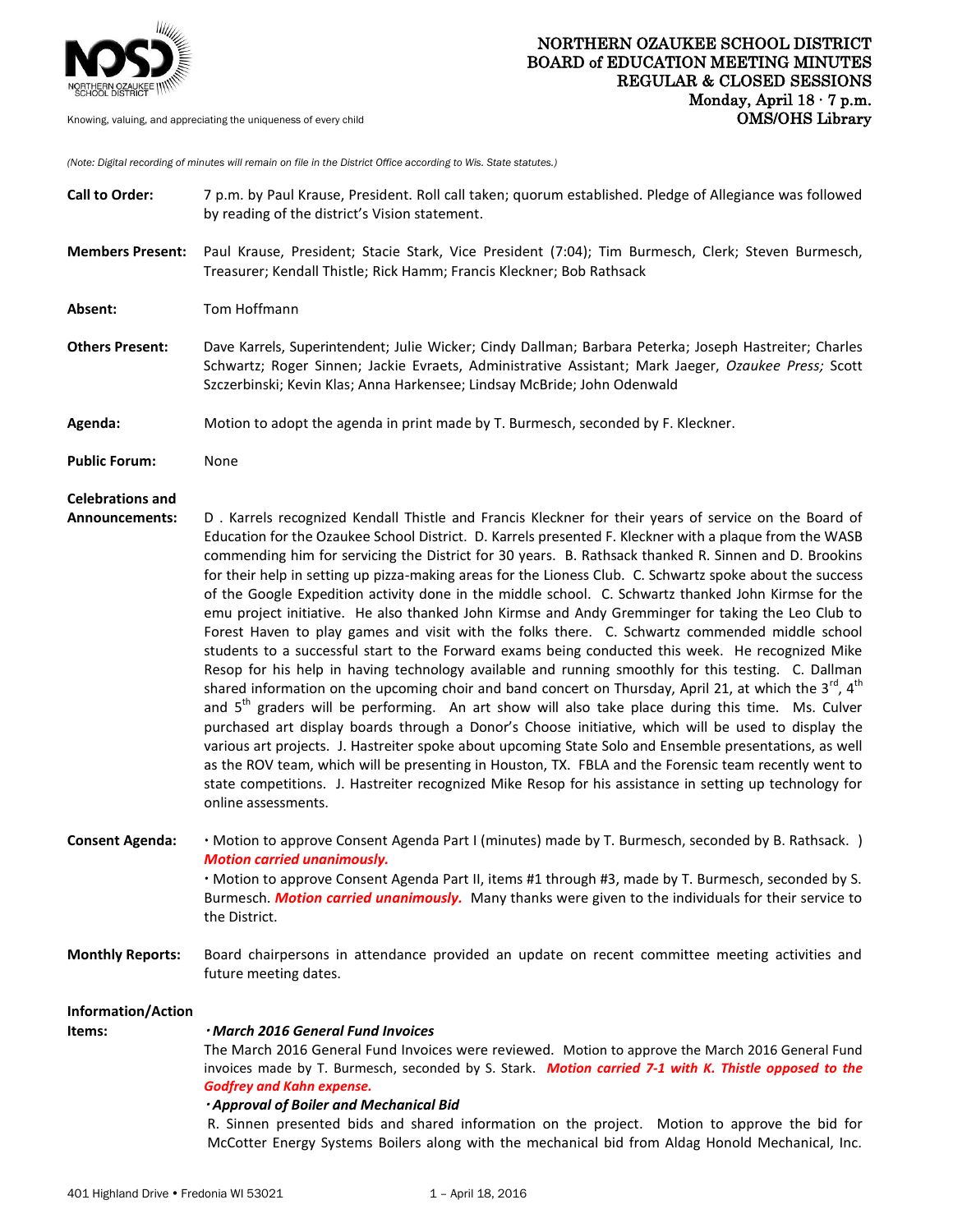with the total cost of the project including all cost of materials, installation, electrical, engineering, and labor costs not to exceed \$571,000 made by B. Rathsack, seconded by F. Kleckner. *Motion carried 6-2 with K. Thistle and R. Hamm opposed.*

### *Resolution of School Board Authorizing Loan*

D. Karrels discussed the Resolution of School Board Authorizing Loan. Motion to approve and authorize the "Resolution of School Board Authorizing Loan" made by S. Stark, seconded by F. Kleckner. *Motion passes 5-3 with K. Thistle, R. Hamm, S. Burmesch opposed.*

 *Resolution for Revenue Limit Exemptions for Energy Efficiencies* D. Karrels shared the Resolution for Revenue Limit Exemptions for Energy Efficiencies. Motion to approve and authorize the "Resolution for Revenue Limit Exemptions for Energy Efficiencies" made by S. Stark, seconded by B. Rathsack. *Motion carried 5-3 with K. Thistle, R. Hamm, S. Burmesch opposed. NEOLA Policy Adoptions – 1st Readings: Membership (0140), Meetings (0160), Conflict of Interest (1130), Reading Instructional Goals and Kindergarten Assessment (2131.01), Employment of Professional Staff (3120), Selecting Student Teachers (3120.06), Weapons (3217), Conflict of Interest (3230), Grievance Procedure (3340), Job Related Expenses (3440), Weapons (4217), Conflict of Interest (4230), Grievance Procedure (4340), Job Related Expenses (4440), Eligibility of Resident/Non-Resident Students (5111), Open Enrollment Program (5113), Course Options (5113.01), Attendance (5200), Immunization (5320), Graduation Requirements (5460), Student Use of Motor Vehicles (5515), Weapons (5772), Federal Funds (6110), Administration of Grant Programs (6111), Student Fees, Fines, and Charges (6152), Purchasing (6320), Weapons (7217), Use of District Facilities (7510), Public Records (8310), Student Records (8330), Control of Blood-Borne Pathogen (8453.01), Food Services (8500), Relations with Non-School Affiliated Groups (9700), Advertising and Commercial Activities (9700.01)* 

Policies were reviewed and will be brought back to the Board for  $2<sup>nd</sup>$  Readings.

### *Consideration of Compensation Adjustments*

 D. Karrels shared compensation adjustment recommendations. Motion to approve compensation increases in the amount of \$79,000 for certified, administrative, and exempt staff for the 2016-2017 school year made by S. Stark, seconded by P. Krause. *Motion carried unanimously.* 

## *Action to Adjust Date for May 2016 Regular Board Meeting*

 D. Karrels made a recommendation to move the May 2016 Regular Board Meeting up to May 9 in order to meet the expectation for extending contracts to teachers before the statutory deadline. Motion to approve the scheduling of the May 2016 Regular Board Meeting to May 9 made by R. Hamm, seconded by S. Burmesch. *Motion carried unanimously.*

**Next Agenda:** Topics suggested for the May 9, 2016 meeting: none noted

**Next Meeting:** Monday, May 9, 2016, 7 p.m., OMS/OHS Library.

## **Adjourn Regular Session/Convene**

**Closed Session:** Motion to adjourn Regular Session and convene Closed Session pursuant to Wis. Stat. 19.85(1)(c)(f), the Northern Ozaukee School Board of Education will convene in closed session for the purposes of considering preliminary notice(s) of non-renewal(s) made by T. Burmesch, seconded by B. Rathsack. B. Rathsack withdrew the motion. Motion to adjourn Regular Session and convene Closed Session made by T. Burmesch, seconded by B. Rathsack. *Motion carried by unanimous roll call vote.* Meeting adjourned at 8:02 p.m. Closed session convened at 8:09 p.m.

# **Adjourn Closed Session/Reconvene**

**Regular Session:** Motion to adjourn Closed Session and reconvene Regular Session made by R. Hamm, seconded by F. Kleckner at 8:43 p.m. *Motion carried by unanimous roll call vote.*